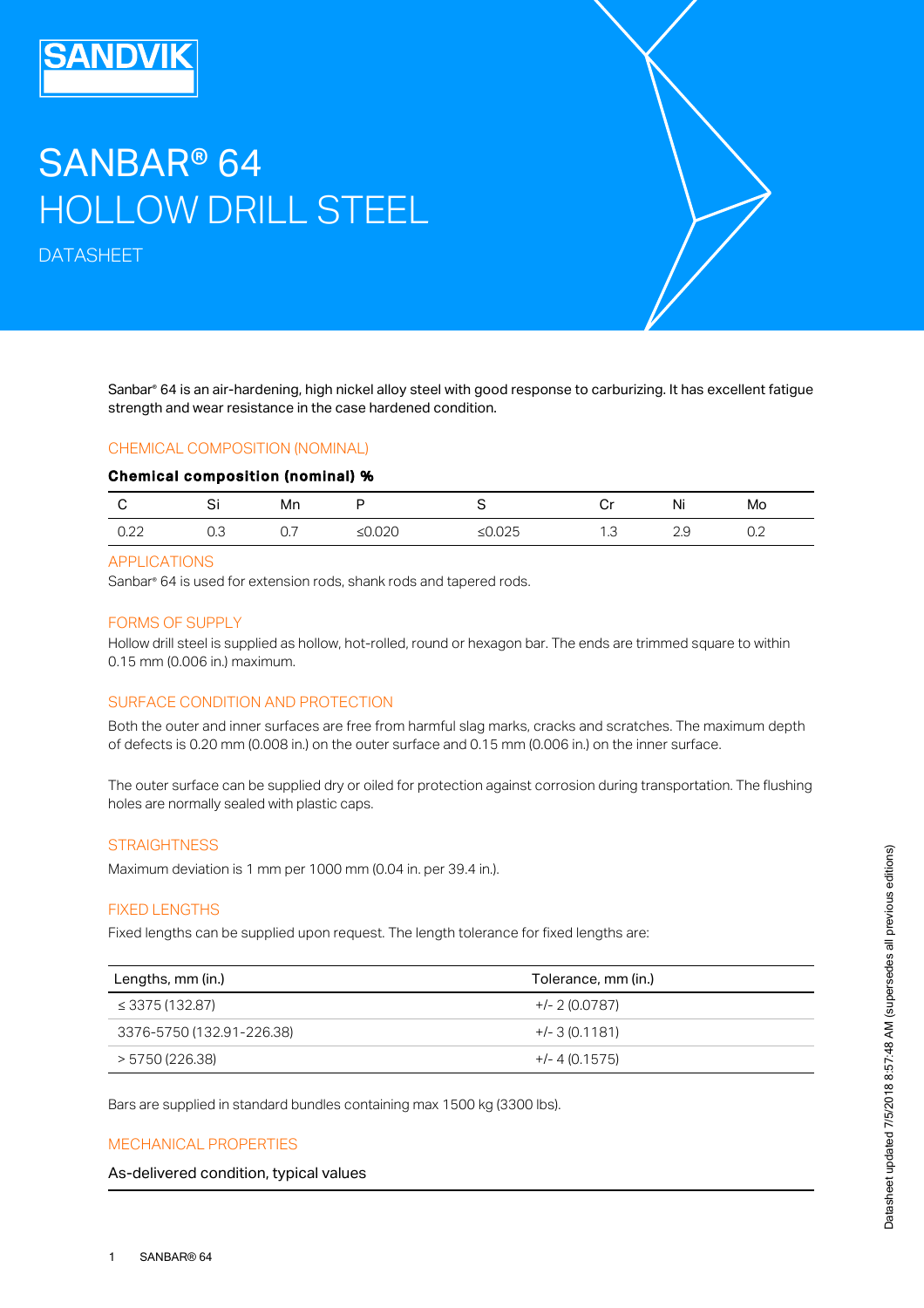| Proof strength | Tensile strength | <b>Hardness</b> |
|----------------|------------------|-----------------|
| $R_{p0.2}$     | R <sub>m</sub>   | <b>HRC</b>      |
| MPa (ksi)      | MPa (ksi)        |                 |
| 900 (131)      | 1250 (181)       | $37 - 44$       |

# DECARBURIZATION

The maximum permissible decarburization depth is 0.30 mm (0.012 in.) on the outer surface and 0.20 mm (0.008 in.) on the inner surface.

#### MACHINING

Sanbar<sup>®</sup> 64 can be machined in the hot rolled condition.

#### FORGING

Induction heating to 1000–1100°C (1830–2010°F), 10–60 seconds, depending on dimension. Forging range 1100–850°C (2010–1560°F). Read more about forging of Sanbar<sup>®</sup> 64 under Fabrication.

#### HEAT TREATMENT

Annealing (induction heating) 680–720°C (1260–1330°F). Cooling in air. Read more about heat treatment of Sanbar® 64 under Fabrication.

#### GAS CARBURIZING AND DIRECT QUENCHING

920–930°C (1690–1705°F). Time depends on the required carbon content and the case depth. Cooling in forced air.

#### **Tempering**

Recommended surface hardness 57–62 HRC and core hardness 36–44 HRC temperature appr. 180–230°C (355–450°F) for one hour.

# SURFACE INDUCTION HARDENING

#### **Hardening**

Hardening: Induction heating to 900– 1000°C (1650–1830°F), 3-6 seconds. Quenching in water or in oil.

#### **Tempering**

Recommended surface hardness 50–55 HRC, temperature 150 to 250°C (300– 480°F). Tempering may not be needed.

# FABRICATION

# FORGING

Sanbar® 64 requires rapid heating to the forging temperature and, above all, the soaking time at full temperature should be as short as possible. This will minimize grain growth and decarburization, both of which drastically impair the fatigue strength. Heat the rod end locally to the correct forging temperature. Forge within the temperature range specified for Sanbar® 64.

#### HEAT TREATMENT

Overall gas carburizing gives Sanbar® 64 excellent fatigue strength and wear resistant properties. It is very important to control the atmosphere in the furnace by having a stable gas flow and an even temperature. The recommended surface carbon content is 0.5 to 0.7%. To increase the toughness, tempering needs to be carried out immediately after carburizing, according to the recommendations above.

The required case depth must be a function of the thread dimension but is in the area of 0.6 to 1.2 mm (0.020 to 0.057 in.). It is essential to ensure that rods are carburized internally in order to obtain maximum service life. The